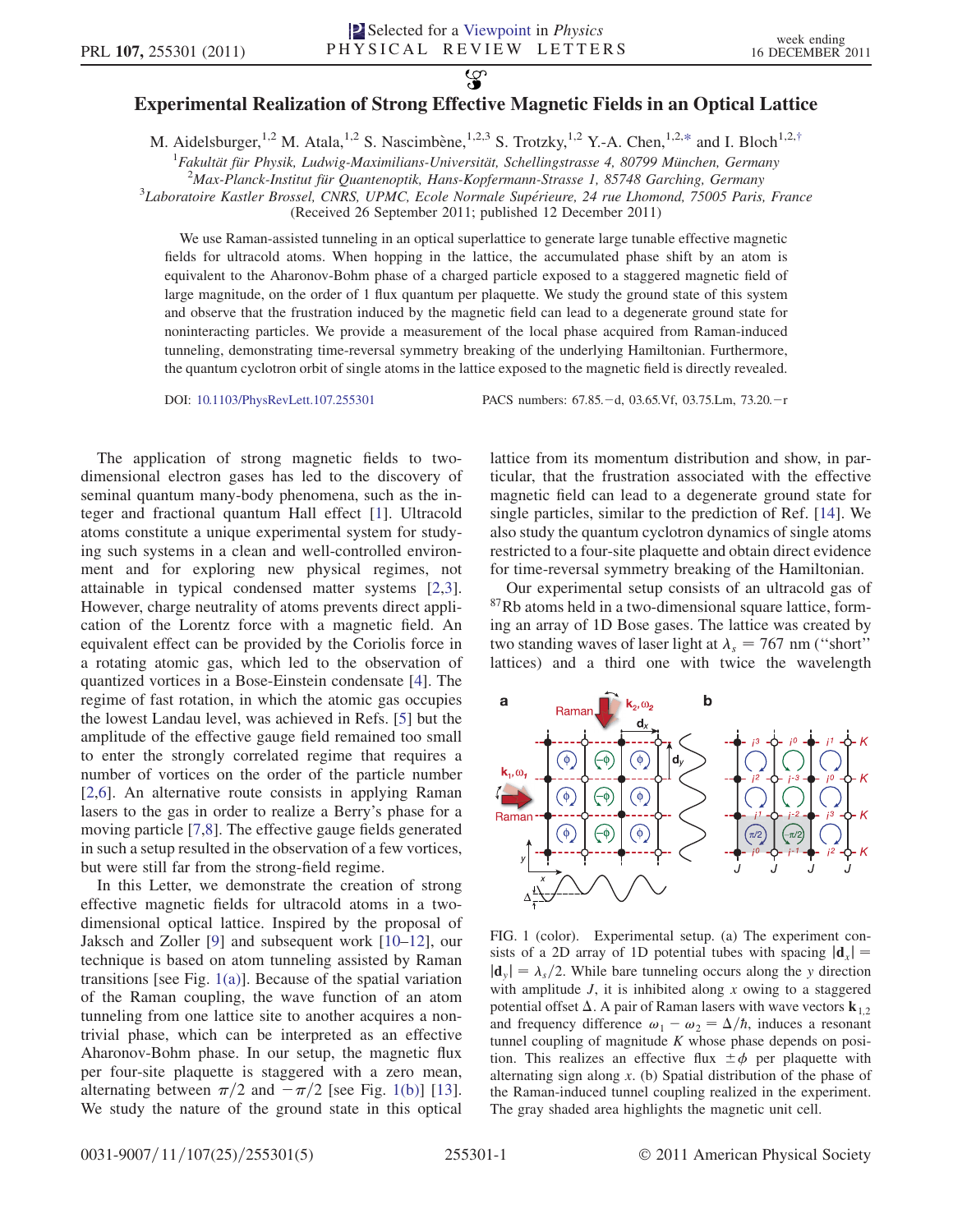<span id="page-1-1"></span>
$$
\hat{H} = -\sum_{\mathbf{R}} (Ke^{\pm i\delta \mathbf{k} \cdot \mathbf{R}} \hat{a}_{\mathbf{R}}^{\dagger} \hat{a}_{\mathbf{R} + \mathbf{d}_{x}} + J \hat{a}_{\mathbf{R}}^{\dagger} \hat{a}_{\mathbf{R} + \mathbf{d}_{y}}) + \text{H.c., (1)}
$$

where the sign of the phase factor is positive for even sites of  $x$  and negative otherwise.

The phase factors in  $K(\mathbf{R})$  can be interpreted as Aharonov-Bohm phases. For the propagation of the Raman beams shown in Fig. [1\(a\)](#page-0-0) along x and  $-y$  and  $\lambda_K = \lambda_l$ , we obtain a phase factor of  $\delta \mathbf{k} \cdot \mathbf{R} = \frac{\pi}{2}(m+n)$ . Therefore the phase accumulated on a closed path around a plaquette is equal to  $\phi = \pi/2$ , alternating in sign along the x direction. A different value of the flux  $\phi$  could be achieved by choosing a different wavelength for the Raman lasers or by using a different angle between them, allowing for a fully tunable flux per plaquette in our setup.

Our experiment started by loading a Bose-Einstein condensate of about  $5 \times 10^4$  atoms into a staggered 2D optical lattice as shown in Fig. [1\(a\)](#page-0-0) with  $\Delta/h = 4.4(1)$  kHz, resulting in an array of tubes with no coherence along  $x$  [\[15\]](#page-3-15). We then switched on the Raman lasers on resonance with strength  $V_K^0 = 0.49(1)E_r$  to restore the coherence. In the limit  $V_K^0 \ll \Delta$ , the amplitude of Raman-induced tunnel coupling is  $K \simeq J_x V^0_K / (2\sqrt{2}\Delta)$ , with  $J_x$  being the bare tunnel coupling along  $x$ . For our experimental parameters, this yields a value of  $K = 2\pi \times 59(2)$  Hz, in agreement with an independent measurement of  $K = 2\pi \times 61(3)$  Hz [\[15\]](#page-3-15). After holding the atoms in this configuration for 10 ms, we observed a momentum distribution with restored phase coherence as shown in Fig. [2\(b\)](#page-1-0). This can be attributed to a redistribution of entropy present in the random phases between the 1D condensates into their longitudinal modes.

To understand the momentum distribution, we calculated the band structure of this lattice in the tight-binding approximation according to Ref. [[14](#page-3-14)]. In the presence of the gauge field, the Hamiltonian remains periodic. However, the magnetic unit cell contains two nonequivalent sites, leading to a splitting of the tight-binding band structure into two subbands [[15](#page-3-15)[–17\]](#page-3-16). The frustration introduced by the position-dependent phase factors in  $K(\mathbf{R})$ causes the phase of the atomic wave function to be nonuniform, leading to a condensation at nonzero momenta. In the case  $J/K = 1$ , we obtain a nondegenerate ground state. However, the wave function itself consists of two momentum components; therefore, we observe two diffraction peaks within the first magnetic Brillouin zone, one being shifted by  $\Delta \mathbf{k} = (k_s/4, k_s/4)$  with respect to the minimum



<span id="page-1-0"></span>FIG. 2 (color). Momentum distribution measured after a time of flight of 20 ms for (a) simple cubic lattice, (b)  $J/K = 1.0(1)$ and (c)  $J/K = 2.5(1)$ . The latter two are compared with theoretical profiles obtained by an exact diagonalization of Hamiltonian ([1\)](#page-1-1) on a  $31 \times 31$  lattice with harmonic confinement [\[15\]](#page-3-15). Red squares in the theoretical profiles indicate the magnetic Brillouin zone and the crosses mark the center. (d) Projection along y of the momentum peaks located at  $k_x = \frac{1}{k_s}$ /4, as a function of  $J/K$ . For  $J/K < \sqrt{2}$  the peaks are located at  $k_y =$  $k_s/4$ , while for  $J/K > \sqrt{2}$  the peaks are split due to the emergent ground-state degeneracy (see insets). The solid lines correspond to the minima of the lowest Bloch band for a translationally invariant system [[15](#page-3-15)].

of the dispersion relation [\[15\]](#page-3-15). Because of the unit cell containing more than one lattice site, the size of the magnetic Brillouin zone is reduced compared to the one of the square lattice [see Fig.  $3(a)$ ]. Therefore the ground-state momentum distribution exhibits several peaks in the shortlattice Brillouin zone, whose measured positions are in good agreement with the quasimomenta of the Bloch states of lowest energy [see Fig. [2\(b\)](#page-1-0)].

When varying the ratio  $J/K$  by adjusting the y-lattice depth, we observed the positions and number of peaks in the momentum distribution to remain unchanged for  $J/K \le 1.4$  [see Fig. [2\(d\)\]](#page-1-0). Above this value, additional peaks appear [see Fig. [2\(c\)\]](#page-1-0), which correspond to the population of two degenerate ground states. This behavior agrees with the band-structure calculation, which shows a bifurcation at  $J/K = \sqrt{2}$ , above which the energy minimum is split into two degenerate ground states [see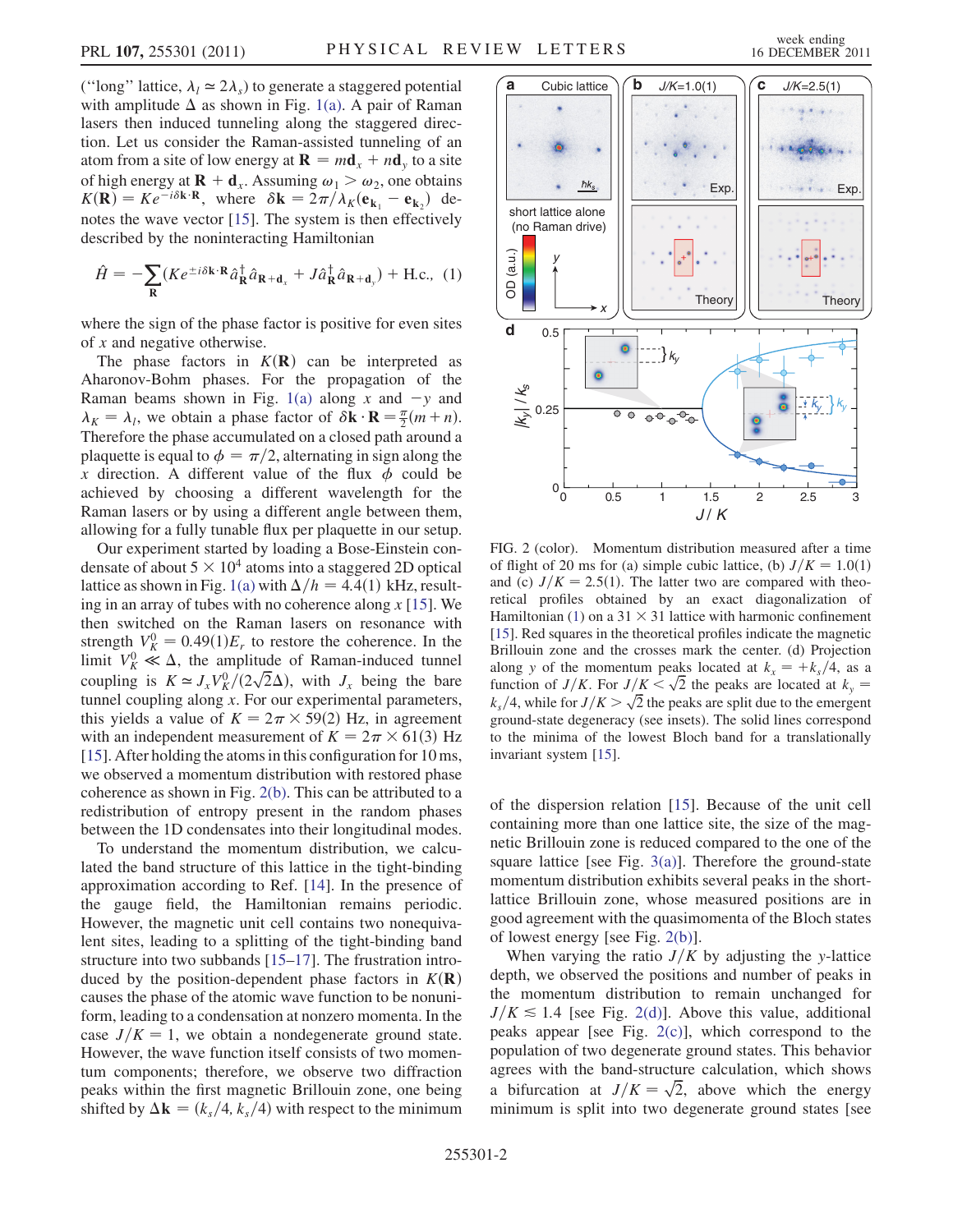



<span id="page-2-0"></span>FIG. 3 (color). Dispersion relation of the lowest Bloch band, calculated in the tight-binding approximation [\[15\]](#page-3-15) for (a)  $J/K = 1$  and (b)  $J/K = 2.5$  and plotted for the first magnetic Brillouin zone. The red crosses mark the positions of the corresponding momentum peaks together with the ones shifted due to the intrinsic structure of the wave function. (c) Histogram of the measured fraction of atoms in peaks corresponding to the lower momentum state for  $J/K = 2.5$ . The measurement was performed over 172 identical experimental runs. (d)–(e) Spatial distribution of the phase and atomic density (color brightness) for the ground-state wave function [[15](#page-3-15)]. The vortices with different chirality in the phase distribution for  $J/K = 1$  (d) are illustrated by the rotation of the white arrows. While in this case the atomic density is uniform, it exhibits a charge density wave for  $J/K = 2.5$  (e). For the second degenerate ground state we observe similar behavior but the density pattern is shifted by one lattice site.

Fig. [3\(b\)\]](#page-2-0). We find the measured and predicted peak positions of these two ground states to be in good agreement [see Fig.  $2(d)$ ]. The nature of the bifurcation is identical to the one predicted in Ref. [\[14\]](#page-3-14) where it is induced by a variation of the magnetic flux amplitude at a fixed value of  $J/K = 1$ . As shown in Fig. [3\(d\),](#page-2-0) the atomic density is uniform for  $J/K = 1$ , while in the case  $J/K = 2.5$  it is strongly modulated for both single-particle ground states [see Fig. [3\(e\)](#page-2-0)]. For  $J > \sqrt{2}K$  the bare coupling dominates and the phases of the atomic wave function tend to align along the y direction, thereby frustrating the phase relation imposed by the Hamiltonian. As a consequence, the density in every second stripe along y is suppressed. Contrary to the case of a triangular lattice with frustrated hopping studied in [\[18](#page-3-17)], the atom fraction in each single-particle ground state does not fluctuate, as shown in Fig. [3\(c\)](#page-2-0), and we observe an equal population in both states as predicted for interacting [[14](#page-3-14)] or finite size systems [[19](#page-4-0)].

In order to directly reveal time-reversal symmetry breaking of the Hamiltonian, we probed the local structure of the lattice with the artificial gauge field at the level of a foursite square plaquette, which allows us to isolate plaquettes with equal sign of the flux. This was achieved by applying superlattice potentials along both the  $x$  and  $y$  directions, and in order to avoid coupling to axial modes along the potential tubes, an additional lattice along the  $\zeta$  direction  $(\lambda_z = 844 \text{ nm})$  was used in these measurements. The four sites of a single plaquette are denoted as A, B, C, D [see inset Fig. [4\(a\)](#page-2-1)]. The relative phases of the long and



<span id="page-2-1"></span>FIG. 4 (color). Time-reversal symmetry breaking and cyclotron orbits. (a) Phase evolution of the double-slit pattern along y (integrated along x), as a function of time for  $\hbar \omega = \Delta$  (blue) and  $\hbar \omega = -\Delta$  (gray). The inset shows the Fourier transformation for  $\hbar \omega = \Delta$  depicting two frequency components at 0.24(6) kHz and 0.62(13) kHz, in good agreement with theory (vertical lines). (b) Cyclotron orbits of the average particle position obtained from the mean atom positions  $\langle X \rangle / d_{x}$  (c) and  $\langle Y \rangle / d_{y}$  (d) for  $J/h = 0.50(2)$  kHz,  $K/h = 0.27(1)$  kHz, and  $\Delta/h =$ 5.05(2) kHz. Each data point is an average over three measurements. The inset in (b) shows the theoretical curve calculated for  $\phi = 0.80 \times \pi/2$  and a 1/e-damping time of 13 ms obtained from damped sine fits to  $\langle X \rangle / d_{x}$  and  $\langle Y \rangle / d_{y}$ .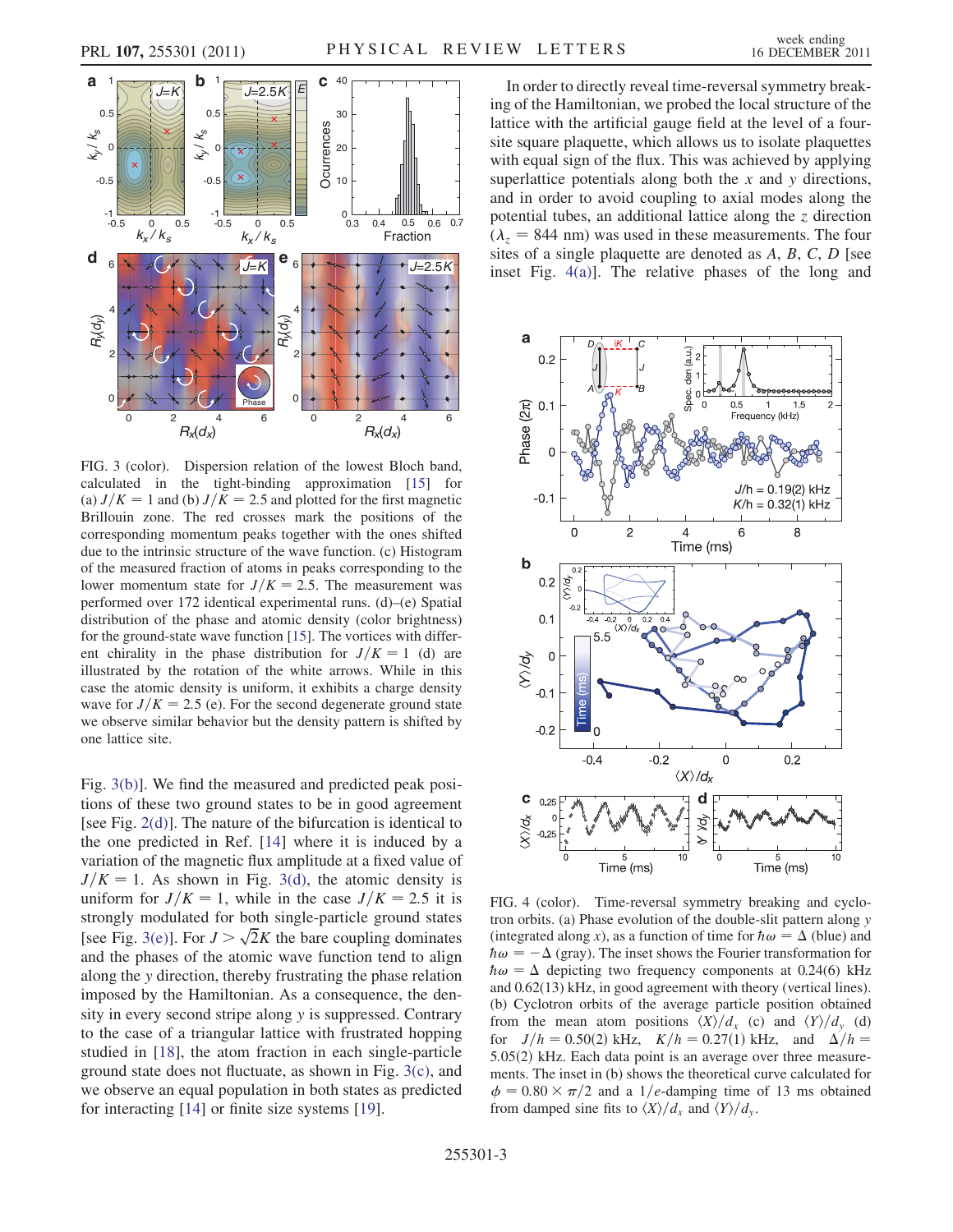short lattices were adjusted so that the plaquettes were symmetric along  $y$  and tilted along  $x$ , with an energy offset  $\Delta/h = 6.0(1)$  kHz. We first loaded single atoms in the ground state of the tilted plaquettes  $|\psi_1\rangle = (|A\rangle +$  $|D\rangle/\sqrt{2}$ , and subsequently switched on the Raman lasers with  $\hbar \omega = \Delta$  in order to induce resonant coupling to the B and C sites. In the limit  $J \ll K$ , the dynamics along y would be suppressed and the initial state  $|\psi_1\rangle$  couples to the state  $|\psi_2\rangle = (|B\rangle + i|C\rangle)/\sqrt{2}$ , where the relative phase is induced by the Raman lasers. In our case  $(J/K \approx 0.5)$ the evolution of the imprinted phase factors is more complex. We measured this evolution through the shape of the momentum distribution obtained after time of flight [\[15\]](#page-3-15). This dynamics is a direct consequence of the complex phase factor, revealing the time-reversal symmetry break-ing of the Hamiltonian [see Fig. [4\(a\)](#page-2-1)]. For  $\omega = -\Delta/\hbar$  the role of the Raman beams is exchanged leading to a sign reversal of the phase evolution.

We also investigated this dynamics in real space in order to exhibit the influence of the gauge field on the particle flow. By generalizing the site-resolved measurement technique performed in [\[20](#page-4-1)] for an array of double wells to plaquettes, we measured the atom population per site  $N_a$  $(q = A, B, C, D)$  [[15](#page-3-15)], thus obtaining the average atom positions  $\langle X \rangle = (-N_A + N_B + N_C - N_D)d_x/2N$  and  $\langle Y \rangle = (-N_A - N_B + N_C + N_D)d_y/2N$ , with N being the total atom number. In the initial state  $|\psi_1\rangle$  the atoms occupy the left wells A and D with equal weights. After switching on the Raman lasers we observe a coherent particle flow inside the plaquettes. Besides the particle current towards the right wells  $B$  and  $C$  [see Fig. [4\(c\)\]](#page-2-1), we observe a deviation of the mean atom position along y [see Fig. [4\(d\)\]](#page-2-1). This behavior is reminiscent of the Lorentz force acting on a charged particle in a magnetic field. As shown in Fig. [4\(b\),](#page-2-1) the mean atom position follows an orbit that is a small-scale quantum analog of the classical cyclotron orbits for charged particles. This coherent evolution is damped due to spatial inhomogeneities in the atomic sample. Having independently calibrated the values of J and  $K$ , we fit from the measured atom dynamics the value of the magnetic flux  $\phi = 0.73(5) \times \pi/2$ . The difference from the value  $\phi = \pi/2$  expected for a homogeneous lattice stems from the smaller distance between lattice sites inside the plaquettes when separated. For the parameters used in Figs. [4\(b\)–4\(d\)](#page-2-1)] we calculate a distance  $d<sub>v</sub>$  =  $0.78(1) \times \lambda_s/2$  yielding  $\phi = 0.80(1) \times \pi/2$ , which qualitatively explains the measured flux value. Residual deviations might be due to an angle mismatch between the Raman beams and the lattices beams.

In conclusion, we have demonstrated a new type of optical lattice that realizes strong effective magnetic fields and breaks time-reversal symmetry. We have shown that the atomic sample relaxes to the minima of the magnetic band structure, realizing an analogue of a frustrated classical spin system. However, the spatial average of the magnetic flux is zero; hence, the Bloch band is topologically trivial [\[10,](#page-3-11)[17,](#page-3-16)[21\]](#page-4-2). By using a superlattice potential with more than two nonequivalent sites [\[10\]](#page-3-11) or a linear tilt potential [[9\]](#page-3-10), it is possible to create a lattice with a uniform and nonzero magnetic flux. This system would realize the Harper Hamiltonian [\[22\]](#page-4-3) and lead to the fractal band structure of the Hofstadter butterfly [[23](#page-4-4)]. In particular the lowest band would exhibit a Chern number of one and be analogous to the lowest Landau level [[8,](#page-3-9)[9](#page-3-10)[,12,](#page-3-12)[24\]](#page-4-5). Our work constitutes an important step towards the study of quantum Hall effect with ultracold atomic gases and the creation of strongly interacting liquids such as the Laughlin state [[25](#page-4-6)].

We acknowledge insightful discussions with N. Cooper. We also thank S. Fölling for his help in illustrating our data. This work was supported by the DFG (FOR635, FOR801), the EU (STREP, NAMEQUAM, Marie Curie Fellowship to S. N.), and DARPA (OLE program).

<span id="page-3-1"></span><span id="page-3-0"></span>[\\*y](#page-0-1)u-ao.chen@lmu.de

[†](#page-0-1) immanuel.bloch@mpq.mpg.de

- <span id="page-3-2"></span>[1] D. Tsui, H. Stormer, and A. Gossard, [Phys. Rev. Lett.](http://dx.doi.org/10.1103/PhysRevLett.48.1559) 48, [1559 \(1982\)](http://dx.doi.org/10.1103/PhysRevLett.48.1559); R. Laughlin, ibid. 50[, 1395 \(1983\)](http://dx.doi.org/10.1103/PhysRevLett.50.1395).
- <span id="page-3-3"></span>[2] I. Bloch, J. Dalibard, and W. Zwerger, [Rev. Mod. Phys.](http://dx.doi.org/10.1103/RevModPhys.80.885) 80, [885 \(2008\)](http://dx.doi.org/10.1103/RevModPhys.80.885).
- <span id="page-3-4"></span>[3] A. Fetter, [Rev. Mod. Phys.](http://dx.doi.org/10.1103/RevModPhys.81.647) **81**, 647 (2009); N. Cooper, Adv. Phys. 57[, 539 \(2008\)](http://dx.doi.org/10.1080/00018730802564122).
- <span id="page-3-5"></span>[4] K. Madison, F. Chevy, W. Wohlleben, and J. Dalibard, [Phys. Rev. Lett.](http://dx.doi.org/10.1103/PhysRevLett.84.806) 84, 806 (2000); J. Abo-Shaeer, C. Raman, J. Vogels, and W. Ketterle, Science 292[, 476 \(2001\).](http://dx.doi.org/10.1126/science.1060182)
- <span id="page-3-6"></span>[5] V. Schweikhard et al., [Phys. Rev. Lett.](http://dx.doi.org/10.1103/PhysRevLett.92.040404) 92, 40404 [\(2004\)](http://dx.doi.org/10.1103/PhysRevLett.92.040404); V. Bretin, S. Stock, Y. Seurin, and J. Dalibard, ibid. 92[, 50 403 \(2004\)](http://dx.doi.org/10.1103/PhysRevLett.92.050403).
- <span id="page-3-7"></span>[6] N. Cooper, N. Wilkin, and J. Gunn, [Phys. Rev. Lett.](http://dx.doi.org/10.1103/PhysRevLett.87.120405) 87, [120405 \(2001\).](http://dx.doi.org/10.1103/PhysRevLett.87.120405)
- <span id="page-3-9"></span><span id="page-3-8"></span>[7] Y. Lin et al., [Nature \(London\)](http://dx.doi.org/10.1038/nature08609) 462, 628 (2009).
- [8] J. Dalibard, F. Gerbier, G. Juzeliūnas, and P. Öhberg, [arXiv:1008.5378](http://arXiv.org/abs/1008.5378) [Reviews of Modern Physics (Colloquium) (to be published)].
- <span id="page-3-11"></span><span id="page-3-10"></span>[9] D. Jaksch and P. Zoller, [New J. Phys.](http://dx.doi.org/10.1088/1367-2630/5/1/356) **5**, 56 (2003).
- [10] F. Gerbier and J. Dalibard, [New J. Phys.](http://dx.doi.org/10.1088/1367-2630/12/3/033007) 12, 033007 [\(2010\)](http://dx.doi.org/10.1088/1367-2630/12/3/033007).
- <span id="page-3-12"></span>[11] A. Kolovsky, [Europhys. Lett.](http://dx.doi.org/10.1209/0295-5075/93/20003) **93**, 20003 (2011).
- <span id="page-3-13"></span>[12] E. Mueller, Phys. Rev. A **70**[, 041603 \(2004\)](http://dx.doi.org/10.1103/PhysRevA.70.041603).
- [13] L. Lim, C. Smith, and A. Hemmerich, [Phys. Rev. Lett.](http://dx.doi.org/10.1103/PhysRevLett.100.130402) 100[, 130402 \(2008\);](http://dx.doi.org/10.1103/PhysRevLett.100.130402) L. Lim, A. Hemmerich, and C. Smith, Phys. Rev. A 81[, 023404 \(2010\).](http://dx.doi.org/10.1103/PhysRevA.81.023404)
- <span id="page-3-14"></span>[14] G. Möller and N. Cooper, [Phys. Rev. A](http://dx.doi.org/10.1103/PhysRevA.82.063625) 82, 063625 [\(2010\)](http://dx.doi.org/10.1103/PhysRevA.82.063625).
- <span id="page-3-15"></span>[15] See Supplemental Material at [http://link.aps.org/](http://link.aps.org/supplemental/10.1103/PhysRevLett.107.255301) [supplemental/10.1103/PhysRevLett.107.255301](http://link.aps.org/supplemental/10.1103/PhysRevLett.107.255301) for the band structure calculation, the experimental sequence, the Raman-assisted tunneling, and the detection and data analysis methods.
- <span id="page-3-16"></span>[16] E. Blount, *Phys. Rev.* **126**[, 1636 \(1962\).](http://dx.doi.org/10.1103/PhysRev.126.1636)
- <span id="page-3-17"></span>[17] Y. Wang and C. Gong, Phys. Rev. B **74**[, 193301 \(2006\)](http://dx.doi.org/10.1103/PhysRevB.74.193301).
- [18] J. Struck et al., Science 333[, 996 \(2011\)](http://dx.doi.org/10.1126/science.1207239).